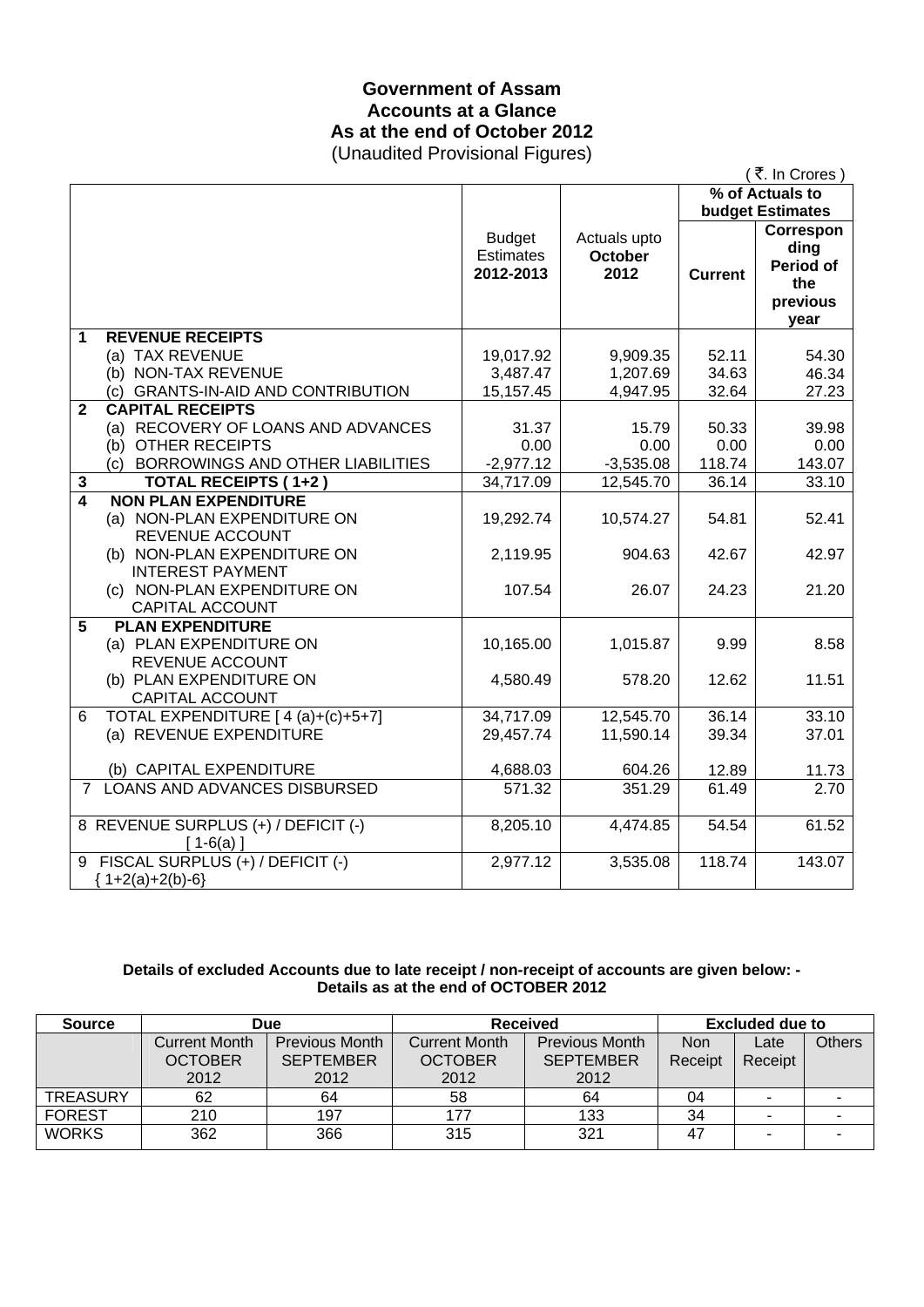#### Monthly trend of **TAX REVENUE**  ( Refer to Item No. 1 (a) of Monthly Accounts at a Glance )

|                  |                |                    |                | ₹ In crores )      |
|------------------|----------------|--------------------|----------------|--------------------|
| <b>Months</b>    | 2012-2013      |                    | 2011-2012      |                    |
|                  | <b>MONTHLY</b> | <b>PROGRESSIVE</b> | <b>MONTHLY</b> | <b>PROGRESSIVE</b> |
| <b>APRIL</b>     | 1,464.89       | 1.464.89           | 1.250.91       | 1.250.91           |
| <b>MAY</b>       | 1,435.41       | 2.900.30           | 1.216.58       | 2.467.49           |
| <b>JUNE</b>      | 1,408.29       | 4,308.59           | 1,218.98       | 3,686.47           |
| <b>JULY</b>      | 1,398.99       | 5,707.58           | 1,227.88       | 4,914.35           |
| <b>AUGUST</b>    | 1,354.17       | 7,061.75           | 1,234.56       | 6,148.91           |
| <b>SEPTEMBER</b> | 1,429.16       | 8,490.91           | 1,306.21       | 7,455.12           |
| <b>OCTOBER</b>   | 1,418.44       | 9,909.35           | 1,308.29       | 8,763.41           |
| <b>NOVEMBER</b>  |                |                    | 1,060.69       | 9.824.10           |
| <b>DECEMBER</b>  |                |                    | 1,737.98       | 11,562.08          |
| <b>JANUARY</b>   |                |                    | 1,319.24       | 12,881.32          |
| <b>FEBRUARY</b>  |                |                    | 1,189.46       | 14,070.78          |
| <b>MARCH</b>     |                |                    | 2,826.88       | 16,897.66          |

Sr. Accounts Officer

**Note :** As the details of excluded accounts are not likely to be the same for the current and corresponding periods, the comparison will be indicative only. For details of excluded accounts, reference to Accounts at a Glance is invited.

### Monthly trend of **NON-TAX REVENUE**  ( Refer to Item No. 1 (b) of Monthly Accounts at a Glance )

|                  |                |                    |                | ₹ In crores        |
|------------------|----------------|--------------------|----------------|--------------------|
| <b>Months</b>    |                | 2012-2013          | 2011-2012      |                    |
|                  | <b>MONTHLY</b> | <b>PROGRESSIVE</b> | <b>MONTHLY</b> | <b>PROGRESSIVE</b> |
| <b>APRIL</b>     | 262.89         | 262.89             | 183.83         | 183.83             |
| <b>MAY</b>       | 68.08          | 330.97             | 196.20         | 380.03             |
| <b>JUNE</b>      | 151.68         | 482.65             | 150.07         | 530.10             |
| <b>JULY</b>      | 196.08         | 678.73             | 215.68         | 745.78             |
| <b>AUGUST</b>    | 140.40         | 819.13             | 263.72         | 1,009.50           |
| <b>SEPTEMBER</b> | 197.55         | 1,016.68           | 279.74         | 1,289.24           |
| <b>OCTOBER</b>   | 191.01         | 1,207.69           | 251.87         | 1,541.11           |
| <b>NOVEMBER</b>  |                |                    | 134.42         | 1,675.53           |
| <b>DECEMBER</b>  |                |                    | 450.18         | 2,125.71           |
| <b>JANUARY</b>   |                |                    | 280.53         | 2,406.24           |
| <b>FEBRUARY</b>  |                |                    | 73.10          | 2,479.34           |
| <b>MARCH</b>     |                |                    | 365.94         | 2,845.28           |

Sr. Accounts Officer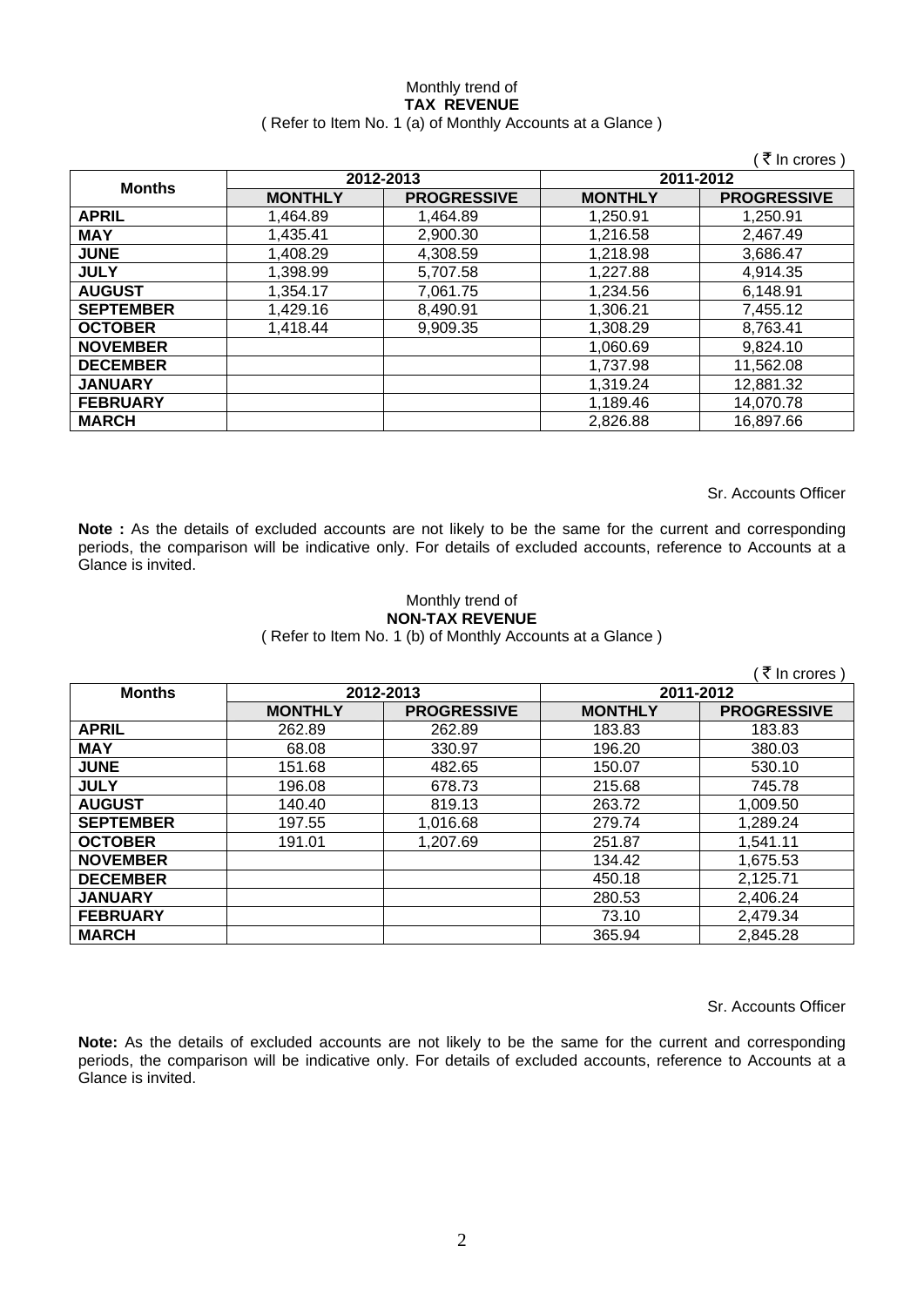### Monthly trend of **GRANTS-IN-AID AND CONTRIBUTION**

( Refer to Item No. 1 (c) of Monthly Accounts at a Glance )

|                  |                |                    |                | ∶₹ In crores )     |
|------------------|----------------|--------------------|----------------|--------------------|
| <b>Months</b>    | 2012-2013      |                    |                | 2011-2012          |
|                  | <b>MONTHLY</b> | <b>PROGRESSIVE</b> | <b>MONTHLY</b> | <b>PROGRESSIVE</b> |
| <b>APRIL</b>     | 260.77         | 260.77             | 223.69         | 223.69             |
| <b>MAY</b>       | 814.85         | 1075.62            | 432.22         | 655.91             |
| <b>JUNE</b>      | 455.67         | 1,531.29           | 326.34         | 982.25             |
| <b>JULY</b>      | 835.97         | 2,367.26           | 553.96         | 1,536.21           |
| <b>AUGUST</b>    | 1,075.73       | 3,442.99           | 666.35         | 2,202.56           |
| <b>SEPTEMBER</b> | 910.99         | 4,353.98           | 789.64         | 2,992.20           |
| <b>OCTOBER</b>   | 593.97         | 4,947.95           | 620.07         | 3,612.27           |
| <b>NOVEMBER</b>  |                |                    | 400.00         | 4,012.27           |
| <b>DECEMBER</b>  |                |                    | 971.39         | 4,983.66           |
| <b>JANUARY</b>   |                |                    | 492.53         | 5,476.19           |
| <b>FEBRUARY</b>  |                |                    | 632.81         | 6,109.00           |
| <b>MARCH</b>     |                |                    | 1,287.72       | 7,396.72           |

Sr. Accounts Officer

**Note :** As the details of excluded accounts are not likely to be the same for the current and corresponding periods, the comparison will be indicative only. For details of excluded accounts, reference to Accounts at a Glance is invited.

### Monthly trend of **RECOVERY OF LOANS AND ADVANCES**  ( Refer to Item No. 2 (a) of Monthly Accounts at a Glance )

|                  |                |                    |                | ₹ In crores        |
|------------------|----------------|--------------------|----------------|--------------------|
| <b>Months</b>    |                | 2012-2013          | 2011-2012      |                    |
|                  | <b>MONTHLY</b> | <b>PROGRESSIVE</b> | <b>MONTHLY</b> | <b>PROGRESSIVE</b> |
| <b>APRIL</b>     | 1.91           | 1.91               | 1.97           | 1.97               |
| <b>MAY</b>       | 1.66           | 3.57               | 1.90           | 3.87               |
| <b>JUNE</b>      | 2.24           | 5.81               | 2.14           | 6.01               |
| <b>JULY</b>      | 2.04           | 7.85               | 1.81           | 7.82               |
| <b>AUGUST</b>    | 1.90           | 9.75               | 2.69           | 10.51              |
| <b>SEPTEMBER</b> | 3.98           | 13.73              | 3.19           | 13.70              |
| <b>OCTOBER</b>   | 2.06           | 15.79              | 0.79           | 14.49              |
| <b>NOVEMBER</b>  |                |                    | 2.07           | 16.56              |
| <b>DECEMBER</b>  |                |                    | 2.34           | 18.90              |
| <b>JANUARY</b>   |                |                    | 2.01           | 20.91              |
| <b>FEBRUARY</b>  |                |                    | 1.41           | 22.32              |
| <b>MARCH</b>     |                |                    | 3.26           | 25.58              |

Sr. Accounts Officer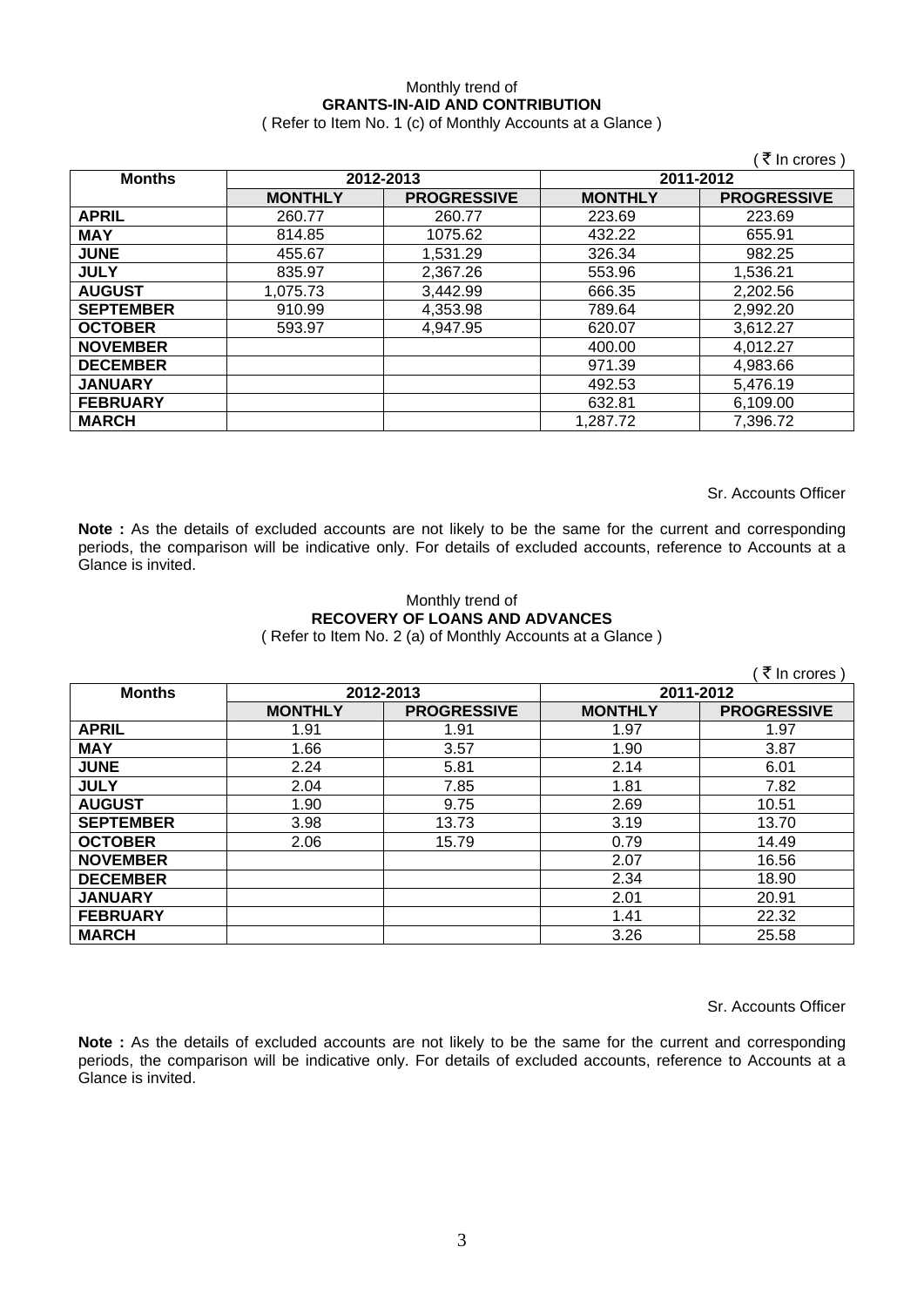### Monthly trend of **OTHER RECEIPTS**  ( Refer to Item No. 2 (b) of Monthly Accounts at a Glance )

|                  |                |                    |                | ₹ In crores )      |
|------------------|----------------|--------------------|----------------|--------------------|
| <b>Months</b>    | 2012-2013      |                    | 2011-2012      |                    |
|                  | <b>MONTHLY</b> | <b>PROGRESSIVE</b> | <b>MONTHLY</b> | <b>PROGRESSIVE</b> |
| <b>APRIL</b>     | 0.00           | 0.00               | 0.00           | 0.00               |
| <b>MAY</b>       | 0.00           | 0.00               | 0.00           | 0.00               |
| <b>JUNE</b>      | 0.00           | 0.00               | 0.00           | 0.00               |
| <b>JULY</b>      | 0.00           | 0.00               | 0.00           | 0.00               |
| <b>AUGUST</b>    | 0.00           | 0.00               | 0.00           | 0.00               |
| <b>SEPTEMBER</b> | 0.00           | 0.00               | 0.00           | 0.00               |
| <b>OCTOBER</b>   | 0.00           | 0.00               | 0.00           | 0.00               |
| <b>NOVEMBER</b>  |                |                    | 0.00           | 0.00               |
| <b>DECEMBER</b>  |                |                    | 0.00           | 0.00               |
| <b>JANUARY</b>   |                |                    | 0.00           | 0.00               |
| <b>FEBRUARY</b>  |                |                    | 0.00           | 0.00               |
| <b>MARCH</b>     |                |                    | 0.00           | 0.00               |

Sr. Accounts Officer

**Note :** As the details of excluded accounts are not likely to be the same for the current and corresponding periods, the comparison will be indicative only. For details of excluded accounts, reference to Accounts at a Glance is invited.

### Monthly trend of **BORROWINGS AND OTHER LIABILITIES**  ( Refer to Item No. 2 (c) of Monthly Accounts at a Glance )

|                  |                |                    |                | ₹ In crores        |
|------------------|----------------|--------------------|----------------|--------------------|
| <b>Months</b>    |                | 2012-2013          | 2011-2012      |                    |
|                  | <b>MONTHLY</b> | <b>PROGRESSIVE</b> | <b>MONTHLY</b> | <b>PROGRESSIVE</b> |
| <b>APRIL</b>     | $-822.62$      | $-822.62$          | $-682.58$      | $-682.58$          |
| <b>MAY</b>       | $-1,439.63$    | $-2,262.25$        | $-880.10$      | $-1,562.68$        |
| <b>JUNE</b>      | 160.62         | $-2,101.63$        | $-319.46$      | $-1.882.14$        |
| <b>JULY</b>      | $-1,000.15$    | $-3,101.78$        | $-693.88$      | $-2,576.02$        |
| <b>AUGUST</b>    | $-649.55$      | $-3,751.33$        | -475.59        | $-3,051.61$        |
| <b>SEPTEMBER</b> | 152.10         | $-3,599.23$        | $-21.60$       | $-3,073.21$        |
| <b>OCTOBER</b>   | 64.15          | $-3.535.08$        | $-939.21$      | $-4.012.42$        |
| <b>NOVEMBER</b>  |                |                    | 503.01         | $-3,509.41$        |
| <b>DECEMBER</b>  |                |                    | $-1,170.61$    | $-4,680.02$        |
| <b>JANUARY</b>   |                |                    | 433.96         | $-4,246.06$        |
| <b>FEBRUARY</b>  |                |                    | $-214.15$      | $-4,460.21$        |
| <b>MARCH</b>     |                |                    | 5.462.24       | 1,002.03           |

Sr. Accounts Officer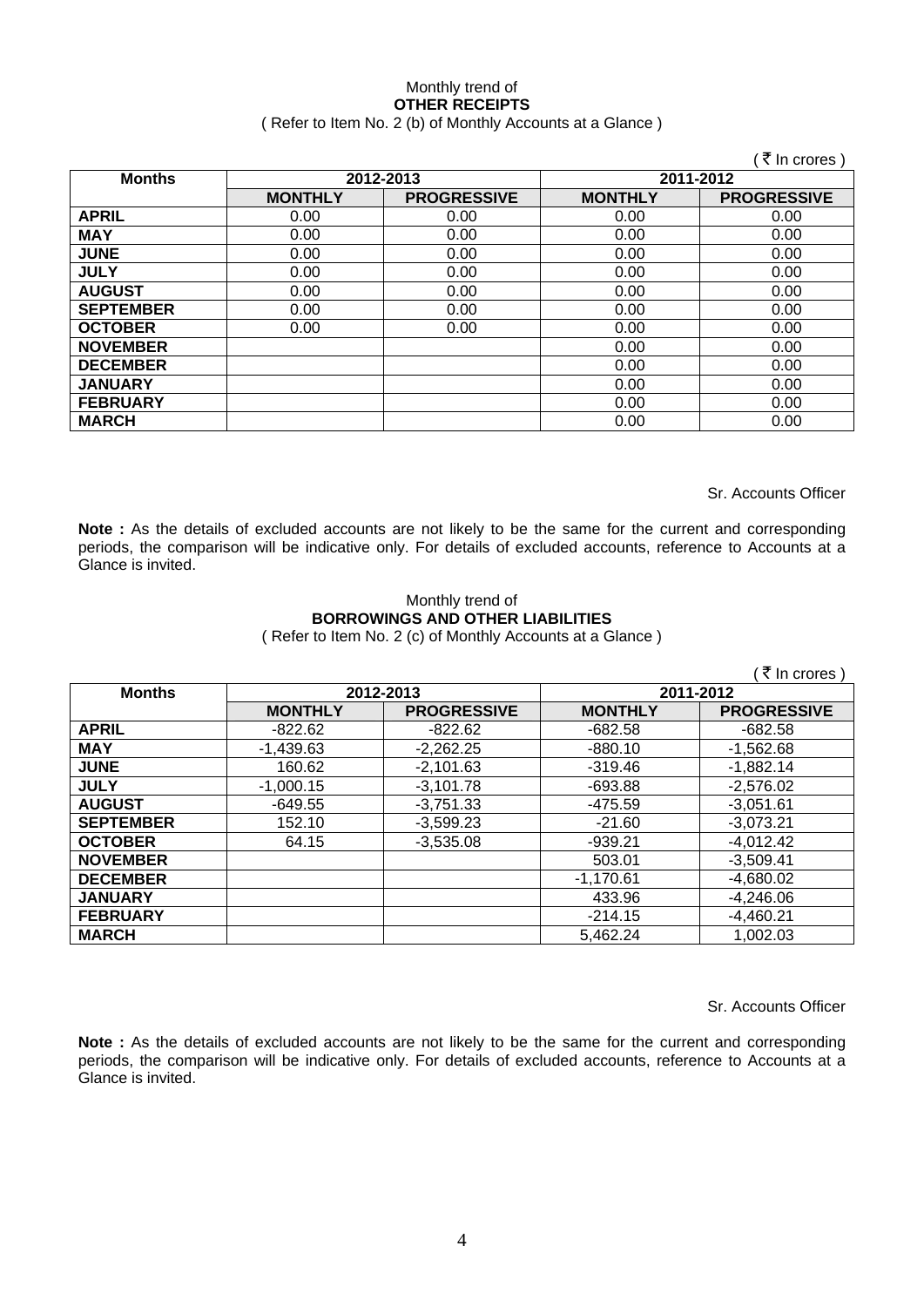#### Monthly trend of **TOTAL RECEIPTS**  ( Refer to Item No. 3 of Monthly Accounts at a Glance )

|                  |                |                    |                | ₹ In crores        |
|------------------|----------------|--------------------|----------------|--------------------|
| <b>Months</b>    | 2012-2013      |                    |                | 2011-2012          |
|                  | <b>MONTHLY</b> | <b>PROGRESSIVE</b> | <b>MONTHLY</b> | <b>PROGRESSIVE</b> |
| <b>APRIL</b>     | 1,167.84       | 1,167.84           | 977.82         | 977.82             |
| <b>MAY</b>       | 880.37         | 2,048.21           | 966.80         | 1.944.62           |
| <b>JUNE</b>      | 2,178.50       | 4,226.71           | 1,378.07       | 3,322.69           |
| <b>JULY</b>      | 1,432.93       | 5,659.64           | 1,305.44       | 4,628.13           |
| <b>AUGUST</b>    | 1,922.65       | 7,582.29           | 1,691.73       | 6,319.86           |
| <b>SEPTEMBER</b> | 2,693.78       | 10,276.07          | 2,357.18       | 8,677.04           |
| <b>OCTOBER</b>   | 2,269.63       | 12,545.70          | 1,241.81       | 9,918.85           |
| <b>NOVEMBER</b>  |                |                    | 2,100.19       | 12,019.04          |
| <b>DECEMBER</b>  |                |                    | 1,991.28       | 14,010.32          |
| <b>JANUARY</b>   |                |                    | 2,528.25       | 16,538.57          |
| <b>FEBRUARY</b>  |                |                    | 1,682.63       | 18,221.20          |
| <b>MARCH</b>     |                |                    | 9,946.06       | 28,167.26          |

Sr. Accounts Officer

**Note** : As the details of excluded accounts are not likely to be the same for the current and corresponding periods, the comparison will be indicative only. For details of excluded accounts, reference to Accounts at a Glance is invited.

### Monthly trend of **NON-PLAN EXPENDITURE ON REVENUE ACCOUNT**  ( Refer to Item No. 4 (a) of Monthly Accounts at a Glance )

|                  |                |                    |                | ₹ In crores        |
|------------------|----------------|--------------------|----------------|--------------------|
| <b>Months</b>    |                | 2012-2013          |                | 2011-2012          |
|                  | <b>MONTHLY</b> | <b>PROGRESSIVE</b> | <b>MONTHLY</b> | <b>PROGRESSIVE</b> |
| <b>APRIL</b>     | 1,104.08       | 1,104.08           | 956.23         | 956.23             |
| <b>MAY</b>       | 815.36         | 1,919.44           | 898.30         | 1,854.53           |
| <b>JUNE</b>      | 1,902.68       | 3,822.12           | 1,236.62       | 3,091.15           |
| <b>JULY</b>      | 1,259.86       | 5,081.98           | 1,079.16       | 4,170.31           |
| <b>AUGUST</b>    | 1,748.36       | 6,830.34           | 1,570.89       | 5,741.20           |
| <b>SEPTEMBER</b> | 1.951.77       | 8,782.11           | 2,048.85       | 7,790.05           |
| <b>OCTOBER</b>   | 1.792.17       | 10,574.27          | 836.95         | 8,627.00           |
| <b>NOVEMBER</b>  |                |                    | 1,525.45       | 10,152.45          |
| <b>DECEMBER</b>  |                |                    | 1,546.78       | 11,699.23          |
| <b>JANUARY</b>   |                |                    | 1,644.67       | 13,343.90          |
| <b>FEBRUARY</b>  |                |                    | 1,309.97       | 14,653.87          |
| <b>MARCH</b>     |                |                    | 4,738.40       | 19,392.27          |

Sr. Accounts Officer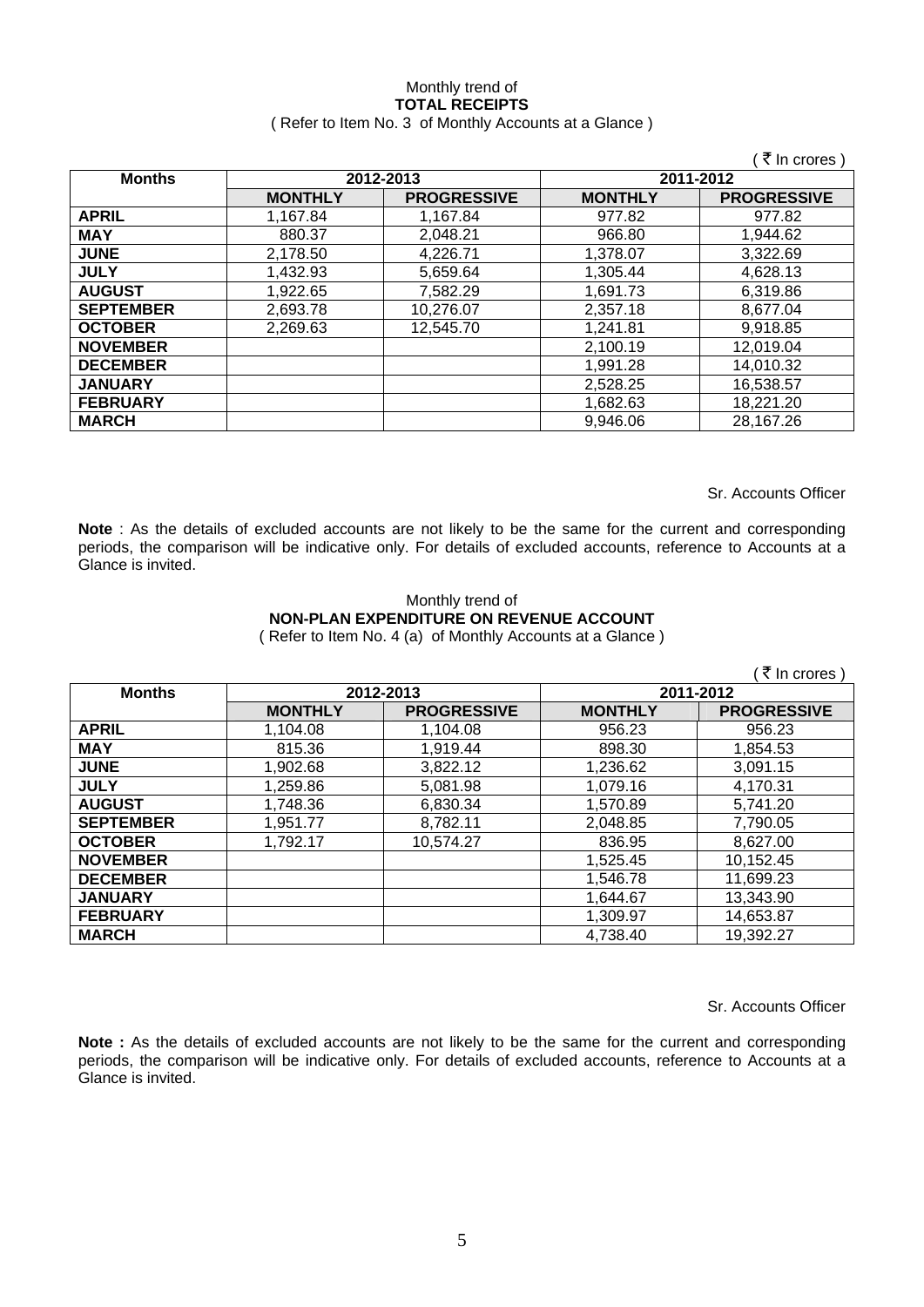### Monthly trend of **NON-PLAN EXPENDITURE ON INTEREST PAYMENT**

( Refer to Item No. 4 (b) of Monthly Accounts at a Glance )

|                            |                |                    |                | ∶ ₹ In crores )    |
|----------------------------|----------------|--------------------|----------------|--------------------|
| <b>Months</b><br>2012-2013 |                | 2011-2012          |                |                    |
|                            | <b>MONTHLY</b> | <b>PROGRESSIVE</b> | <b>MONTHLY</b> | <b>PROGRESSIVE</b> |
| <b>APRIL</b>               | 89.75          | 89.75              | 100.56         | 100.56             |
| <b>MAY</b>                 | 58.28          | 148.03             | 56.87          | 157.43             |
| <b>JUNE</b>                | 159.85         | 307.88             | 143.93         | 301.36             |
| <b>JULY</b>                | 75.03          | 382.91             | 70.07          | 371.43             |
| <b>AUGUST</b>              | 200.64         | 583.55             | 223.39         | 594.82             |
| <b>SEPTEMBER</b>           | 252.14         | 835.69             | 237.54         | 832.36             |
| <b>OCTOBER</b>             | 68.94          | 904.63             | 69.54          | 901.90             |
| <b>NOVEMBER</b>            |                |                    | 119.33         | 1,021.23           |
| <b>DECEMBER</b>            |                |                    | 94.53          | 1,115.76           |
| <b>JANUARY</b>             |                |                    | 98.95          | 1,214.71           |
| <b>FEBRUARY</b>            |                |                    | 205.06         | 1,419.77           |
| <b>MARCH</b>               |                |                    | 290.79         | 1,710.56           |

Sr. Accounts Officer

**Note :** As the details of excluded accounts are not likely to be the same for the current and corresponding periods, the comparison will be indicative only. For details of excluded accounts, reference to Accounts at a Glance is invited.

### Monthly trend of **NON-PLAN EXPENDITURE ON CAPITAL ACCOUNT**  ( Refer to Item No. 4 (c) of Monthly Accounts at a Glance )

|                  |                |                    |                | ₹ In crores        |
|------------------|----------------|--------------------|----------------|--------------------|
| <b>Months</b>    |                | 2012-2013          | 2011-2012      |                    |
|                  | <b>MONTHLY</b> | <b>PROGRESSIVE</b> | <b>MONTHLY</b> | <b>PROGRESSIVE</b> |
| <b>APRIL</b>     | 0.00           | 0.00               | 0.00           | 0.00               |
| <b>MAY</b>       | 0.63           | 0.63               | 0.52           | 0.52               |
| <b>JUNE</b>      | 9.78           | 10.41              | 7.42           | 7.94               |
| <b>JULY</b>      | 5.59           | 16.00              | 4.50           | 12.44              |
| <b>AUGUST</b>    | 7.17           | 23.17              | 0.80           | 13.24              |
| <b>SEPTEMBER</b> | 1.49           | 24.66              | 4.04           | 17.28              |
| <b>OCTOBER</b>   | 1.42           | 26.07              | 4.70           | 21.98              |
| <b>NOVEMBER</b>  |                |                    | 0.56           | 22.54              |
| <b>DECEMBER</b>  |                |                    | 0.72           | 23.26              |
| <b>JANUARY</b>   |                |                    | 1.53           | 24.79              |
| <b>FEBRUARY</b>  |                |                    | 7.60           | 32.39              |
| <b>MARCH</b>     |                |                    | 42.29          | 74.68              |

Sr. Accounts Officer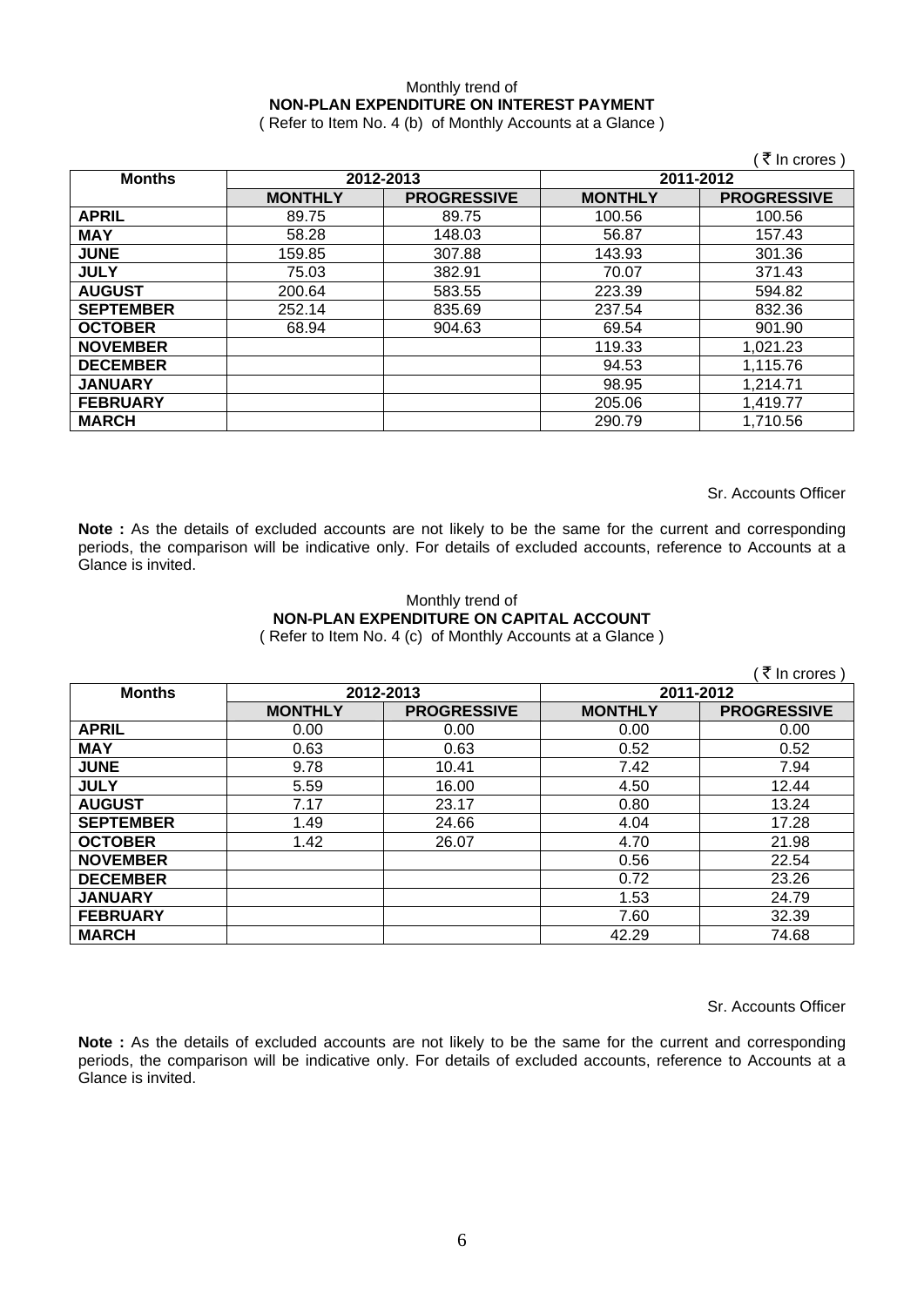### Monthly trend of **PLAN EXPENDITURE ON REVENUE ACCOUNT**

( Refer to Item No. 5 (a) of Monthly Accounts at a Glance )

|                  |                |                    |                | ं₹ In crores )     |
|------------------|----------------|--------------------|----------------|--------------------|
| <b>Months</b>    |                | 2012-2013          | 2011-2012      |                    |
|                  | <b>MONTHLY</b> | <b>PROGRESSIVE</b> | <b>MONTHLY</b> | <b>PROGRESSIVE</b> |
| <b>APRIL</b>     | 59.78          | 59.78              | 21.34          | 21.34              |
| <b>MAY</b>       | 29.35          | 89.13              | 23.47          | 44.81              |
| <b>JUNE</b>      | 185.43         | 274.56             | 44.92          | 89.73              |
| <b>JULY</b>      | 73.65          | 348.21             | 162.59         | 252.32             |
| <b>AUGUST</b>    | 98.51          | 446.72             | 80.62          | 332.94             |
| <b>SEPTEMBER</b> | 275.34         | 722.06             | 207.54         | 540.48             |
| <b>OCTOBER</b>   | 293.82         | 1,015.87           | 224.12         | 764.60             |
| <b>NOVEMBER</b>  |                |                    | 458.90         | 1,223.50           |
| <b>DECEMBER</b>  |                |                    | 236.10         | 1,459.60           |
| <b>JANUARY</b>   |                |                    | 678.32         | 2,137.92           |
| <b>FEBRUARY</b>  |                |                    | 254.85         | 2,392.77           |
| <b>MARCH</b>     |                |                    | 3,867.58       | 6,260.35           |

Sr. Accounts Officer

**Note** : As the details of excluded accounts are not likely to be the same for the current and corresponding periods, the comparison will be indicative only. For details of excluded accounts, reference to Accounts at a Glance is invited.

### Monthly trend of **PLAN EXPENDITURE ON CAPITAL ACCOUNT**  ( Refer to Item No. 5 (b) of Monthly Accounts at a Glance )

|                  |                |                        |                | ₹ In crores        |
|------------------|----------------|------------------------|----------------|--------------------|
| <b>Months</b>    |                | 2012-2013<br>2011-2012 |                |                    |
|                  | <b>MONTHLY</b> | <b>PROGRESSIVE</b>     | <b>MONTHLY</b> | <b>PROGRESSIVE</b> |
| <b>APRIL</b>     | 3.97           | 3.97                   | 0.24           | 0.24               |
| <b>MAY</b>       | 34.87          | 38.84                  | 44.52          | 44.76              |
| <b>JUNE</b>      | 79.90          | 118.74                 | 89.11          | 133.87             |
| <b>JULY</b>      | 93.83          | 212.57                 | 59.19          | 193.06             |
| <b>AUGUST</b>    | 68.59          | 281.16                 | 39.41          | 232.47             |
| <b>SEPTEMBER</b> | 118.32         | 399.48                 | 93.52          | 325.99             |
| <b>OCTOBER</b>   | 178.72         | 578.20                 | 176.05         | 502.04             |
| <b>NOVEMBER</b>  |                |                        | 114.84         | 616.88             |
| <b>DECEMBER</b>  |                |                        | 205.59         | 822.47             |
| <b>JANUARY</b>   |                |                        | 203.73         | 1,026.20           |
| <b>FEBRUARY</b>  |                |                        | 109.60         | 1,135.81           |
| <b>MARCH</b>     |                |                        | 1,216.10       | 2,351.90           |

Sr. Accounts Officer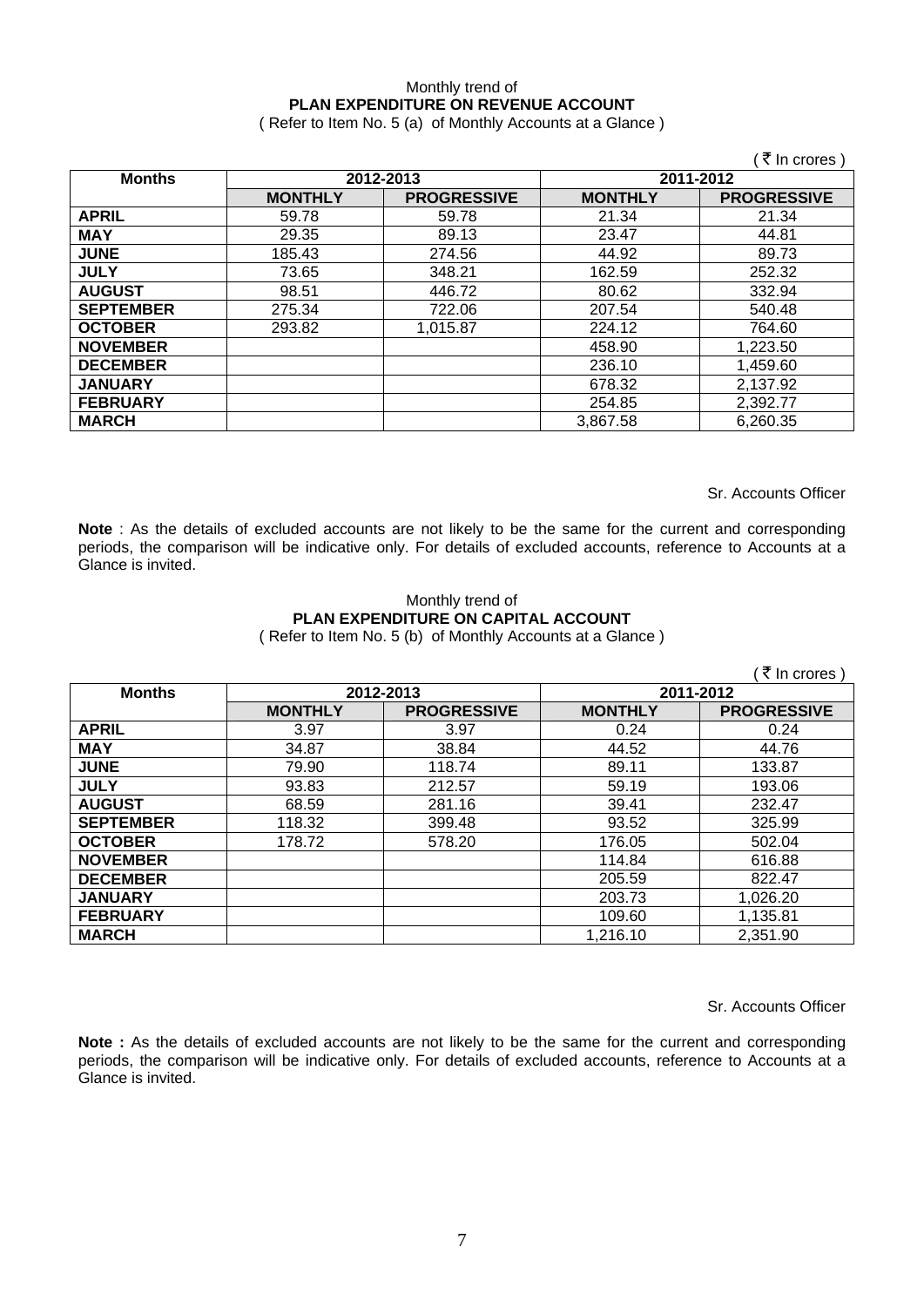### Monthly trend of **TOTAL EXPENDITURE**  ( Refer to Item No. 6 of Monthly Accounts at a Glance )

|                  |                |                    |                | ( ₹ In crores )    |
|------------------|----------------|--------------------|----------------|--------------------|
| <b>Months</b>    | 2012-2013      |                    | 2011-2012      |                    |
|                  | <b>MONTHLY</b> | <b>PROGRESSIVE</b> | <b>MONTHLY</b> | <b>PROGRESSIVE</b> |
| <b>APRIL</b>     | 1,167.82       | 1,167.82           | 977.82         | 977.82             |
| <b>MAY</b>       | 880.37         | 2,048.19           | 966.80         | 1,944.62           |
| <b>JUNE</b>      | 2,178.48       | 4,226.67           | 1,378.09       | 3,322.71           |
| <b>JULY</b>      | 1,432.94       | 5,659.61           | 1,305.45       | 4,628.16           |
| <b>AUGUST</b>    | 1,922.68       | 7,582.29           | 1,691.73       | 6,319.89           |
| <b>SEPTEMBER</b> | 2,693.78       | 10,276.07          | 2,357.16       | 8,677.05           |
| <b>OCTOBER</b>   | 2,269.64       | 12,545.70          | 1,241.84       | 9,918.89           |
| <b>NOVEMBER</b>  |                |                    | 2,100.18       | 12,019.07          |
| <b>DECEMBER</b>  |                |                    | 1,991.29       | 14,010.36          |
| <b>JANUARY</b>   |                |                    | 2,528.25       | 16,538.61          |
| <b>FEBRUARY</b>  |                |                    | 1,682.63       | 18,221.24          |
| <b>MARCH</b>     |                |                    | 9,946.05       | 28,167.29          |

Sr. Accounts Officer

**Note :** As the details of excluded accounts are not likely to be the same for the current and corresponding periods, the comparison will be indicative only. For details of excluded accounts, reference to Accounts at a Glance is invited.

### Monthly trend of **REVENUE EXPENDITURE**  ( Refer to Item No. 6 (a) of Monthly Accounts at a Glance )

|                  |                |                    |                | ₹ In crores        |
|------------------|----------------|--------------------|----------------|--------------------|
| <b>Months</b>    | 2012-2013      |                    | 2011-2012      |                    |
|                  | <b>MONTHLY</b> | <b>PROGRESSIVE</b> | <b>MONTHLY</b> | <b>PROGRESSIVE</b> |
| <b>APRIL</b>     | 1,163.85       | 1,163.85           | 977.57         | 977.57             |
| <b>MAY</b>       | 844.70         | 2,008.55           | 921.76         | 1,899.33           |
| <b>JUNE</b>      | 2,088.08       | 4,096.63           | 1,281.54       | 3,180.87           |
| <b>JULY</b>      | 1,333.50       | 5,430.13           | 1,241.75       | 4,422.62           |
| <b>AUGUST</b>    | 1,846.93       | 7,277.06           | 1,651.52       | 6,074.14           |
| <b>SEPTEMBER</b> | 2,227.11       | 9,504.17           | 2,256.39       | 8,330.53           |
| <b>OCTOBER</b>   | 2,085.98       | 11,590.14          | 1,061.08       | 9.391.61           |
| <b>NOVEMBER</b>  |                |                    | 1,984.35       | 11,375.96          |
| <b>DECEMBER</b>  |                |                    | 1.782.88       | 13,158.84          |
| <b>JANUARY</b>   |                |                    | 2,322.99       | 15,481.83          |
| <b>FEBRUARY</b>  |                |                    | 1,564.80       | 17,046.63          |
| <b>MARCH</b>     |                |                    | 8.605.97       | 25,652.60          |

Sr. Accounts Officer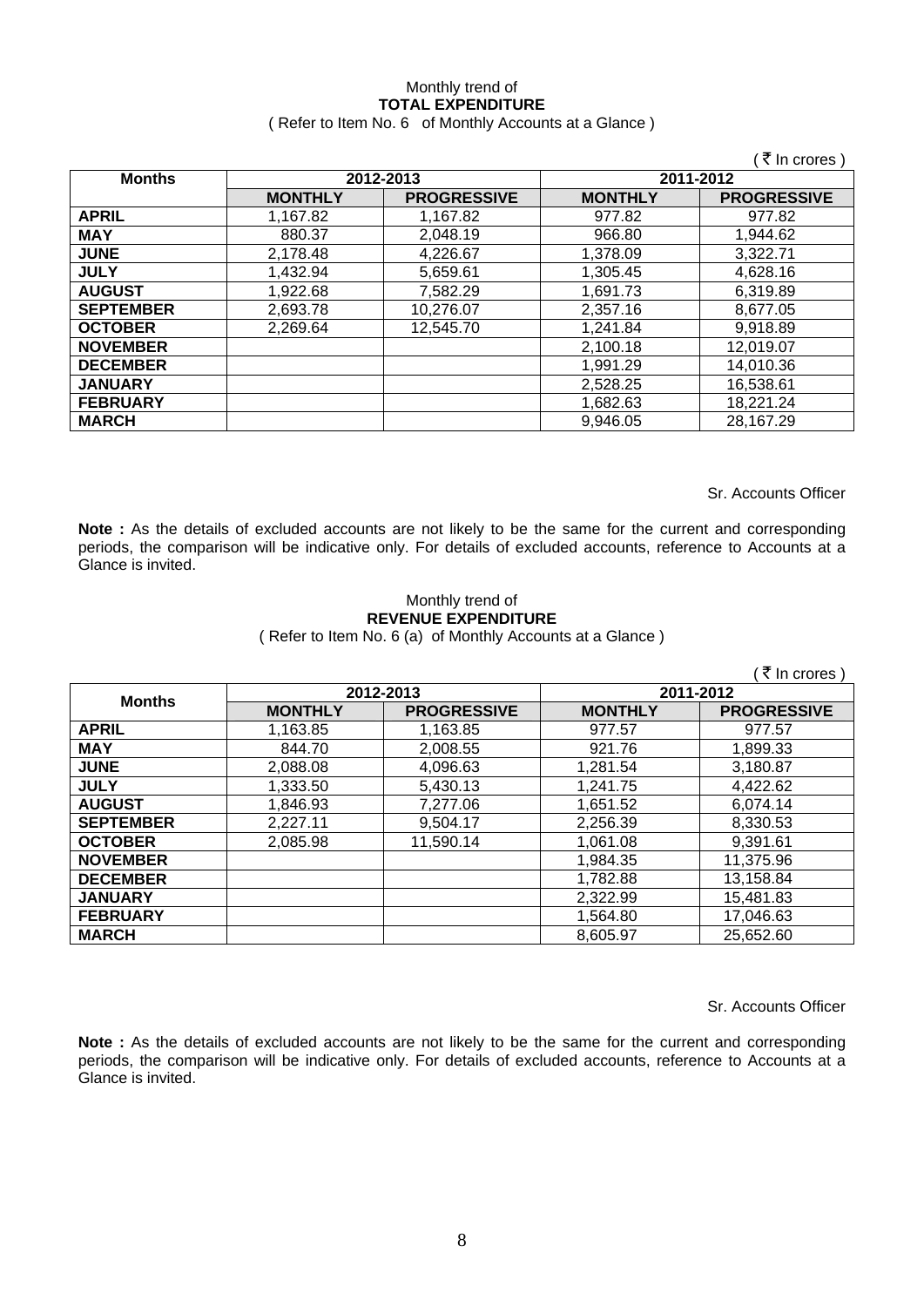## Monthly trend of **CAPITAL EXPENDITURE**

( Refer to Item No. 6 (b) of Monthly Accounts at a Glance )

|                  |                |                    |                | ं₹ In crores )     |
|------------------|----------------|--------------------|----------------|--------------------|
| <b>Months</b>    | 2012-2013      |                    | 2011-2012      |                    |
|                  | <b>MONTHLY</b> | <b>PROGRESSIVE</b> | <b>MONTHLY</b> | <b>PROGRESSIVE</b> |
| <b>APRIL</b>     | 3.97           | 3.97               | 0.24           | 0.24               |
| <b>MAY</b>       | 35.51          | 39.48              | 45.03          | 45.27              |
| <b>JUNE</b>      | 89.68          | 129.16             | 96.53          | 141.80             |
| <b>JULY</b>      | 99.42          | 228.58             | 63.69          | 205.49             |
| <b>AUGUST</b>    | 75.75          | 304.33             | 40.21          | 245.70             |
| <b>SEPTEMBER</b> | 119.81         | 424.14             | 97.55          | 343.25             |
| <b>OCTOBER</b>   | 180.12         | 604.26             | 180.75         | 524.00             |
| <b>NOVEMBER</b>  |                |                    | 115.41         | 639.41             |
| <b>DECEMBER</b>  |                |                    | 206.31         | 845.72             |
| <b>JANUARY</b>   |                |                    | 205.26         | 1,050.98           |
| <b>FEBRUARY</b>  |                |                    | 117.21         | 1,168.19           |
| <b>MARCH</b>     |                |                    | 1,258.40       | 2,426.59           |

Sr. Accounts Officer

**Note :** As the details of excluded accounts are not likely to be the same for the current and corresponding periods, the comparison will be indicative only. For details of excluded accounts, reference to Accounts at a Glance is invited.

### Monthly trend of **LOANS AND ADVANCES DISBURSED**  ( Refer to Item No. 7 of Monthly Accounts at a Glance )

|                  |                        |                    |                | ₹ In crores )      |
|------------------|------------------------|--------------------|----------------|--------------------|
| <b>Months</b>    | 2012-2013<br>2011-2012 |                    |                |                    |
|                  | <b>MONTHLY</b>         | <b>PROGRESSIVE</b> | <b>MONTHLY</b> | <b>PROGRESSIVE</b> |
| <b>APRIL</b>     | 0.00                   | 0.00               | 0.01           | 0.01               |
| <b>MAY</b>       | 0.16                   | 0.16               | 0.01           | 0.02               |
| <b>JUNE</b>      | 0.72                   | 0.88               | 0.02           | 0.04               |
| <b>JULY</b>      | 0.02                   | 0.90               | 0.01           | 0.05               |
| <b>AUGUST</b>    | 0.00                   | 0.90               | 0.00           | 0.05               |
| <b>SEPTEMBER</b> | 346.86                 | 347.76             | 3.22           | 3.27               |
| <b>OCTOBER</b>   | 3.53                   | 351.29             | 0.01           | 3.28               |
| <b>NOVEMBER</b>  |                        |                    | 0.42           | 3.70               |
| <b>DECEMBER</b>  |                        |                    | 2.10           | 5.80               |
| <b>JANUARY</b>   |                        |                    | 0.00           | 5.80               |
| <b>FEBRUARY</b>  |                        |                    | 0.60           | 6.40               |
| <b>MARCH</b>     |                        |                    | 81.68          | 88.08              |

Sr. Accounts Officer